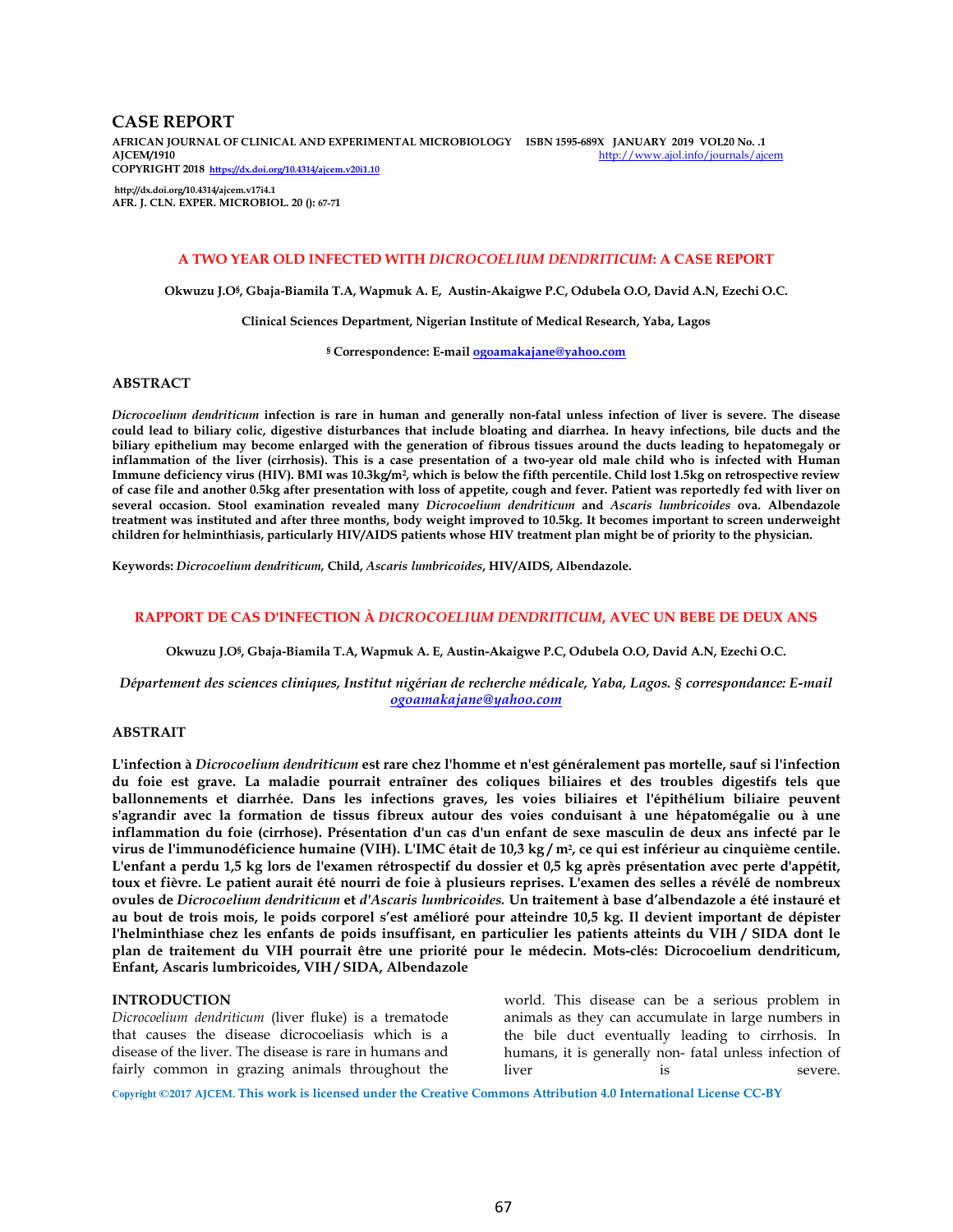However, due to the unique morphology of the trematode- long and narrow, infections are confined to the more distal parts of the bile ducts and produces mild symptoms as a result. These symptoms could be biliary colic, general digestive disturbances which include bloating and diarrhea. However, in heavy infections, bile ducts and the biliary epithelium may become enlarged with the generation of fibrous tissues around the ducts leading to hepatomegaly or inflammation of the liver (cirrhosis) (1).

Ruminants such as cows and sheep including deer and rabbits (2 ) are usually the definitive host, but humans and other herbivores can also serve as definitive hosts through the ingestion of infected ants which is found in grass, herbs, raw fruit, vegetables or even drinking water (3). The main reservoirs for *D. dendriticum* are sheep, cows, land snails and ants and have also been found in goats, pigs.

The diagnosis of *D. dendriticum* involves the identification of the parasite eggs in faeces of human or animals. In humans, the eggs in stool may be as result of ingestion of infected animal liver and may not indicate dicrocoeliasis. Therefore, examining bile or duodenal fluid for eggs is a more accurate diagnostic technique.

*Ascaris lumbricoides* is the largest nematode (roundworm) parasitizing the human intestine. Adult female is 20 to 35 cm long, 3-6 mm wide; adult male: 15 to 30 cm long, 2-4 mm wide. Uteri of females may contain up to 27 million eggs at a time, with 200,000 being laid per day. Fertilized eggs are oval to round in shape and are 45–75 µm long and 35–50 µm (0.0014–0.0020 in) wide with a thick outer shell. Unfertilized eggs measure 88–94 µm (0.0035– 0.0037 in) long and 44 µm (0.0017 in) wide.

It is the most common parasitic worm in humans. This organism is responsible for the disease ascariasis (loffer's syndrome), a type of helminthiasis and one of the groups of neglected tropical diseases. An estimated 1 billion people are infected with *A. lumbricoides* worldwide (4). While infection occurs throughout most of the world, *A. lumbricoides* infection is most common in sub-Saharan Africa, the Americas, China, and East Asia (5).

While the vast majority of these cases are asymptomatic, infected persons may present with pulmonary or potentially severe gastrointestinal complaints. Symptoms may include bloody sputum, cough, fever, abdominal discomfort, intestinal ulcer, and passing worms. Accompanying symptoms include pulmonary infiltration, eosinophilia, and radiographic opacities (6). Significant increases in fertility are observed in infected women (7). The rate of complications secondary to ascariasis ranges from 11-67%, with intestinal and biliary tract obstruction representing the most common serious sequelae, estimated 730,000 cases of bowel obstruction annually, 11,000 of which are fatal (8). In one series of pregnant patients in Bangladesh, biliary ascariasis was responsible for a plurality (28%) of non-obstetric etiologies of acute abdomen (9).

Ascariasis predominates in areas of poor sanitation and where raw human faeces are used as fertilizer. It is associated with malnutrition, iron-deficiency anemia, and impairments of growth and cognition. Children, because of their habits (eg, directly or indirectly consuming soil), are more commonly and more heavily infected than adults. Male children are thought to be infected more frequently, owing to a greater propensity to eat soil. Neonates may be infected by transplacental infection. Frequently, families may be infected and re-infected in group fashion due to shared food and water sources as well as hygiene practices.

Preventing ascariasis or any faecal-borne disease requires educated hygienic habits/culture and effective faecal treatment systems. The eggs are one of the most difficult pathogens to kill and the eggs commonly survive 1–3 years. *A. lumbricoides* lives in the intestine where it lays eggs. Infection occurs when the eggs are eaten. The eggs may get onto vegetables when improperly processed human feces of infected people are used as fertilizer for food crops. Infection may occur when food is handled without removing or killing the eggs on the hands, clothes, hair, raw vegetables/fruit, or cooked food that is (re)infected by handlers, containers, etc.

#### **Case Presentation**

A two year old male child who is infected with human immune deficiency virus (HIV). Patient was delievered through vaginal delievery at term at a TBA centre. He was breast fed at birth and breastfeeding was stopped at 2 months of age. There was no PMTCT intervention either to mother or child. Father is a 33 year old technical school graduate of unknown HIV status. Mother is a 29 year old technical school graduate, recently diagnosed of HIV positive. The patient is the only child of the parents and was placed on HAART, daily vitamin B complex, cotrimoxazole and immune booster. The child is in school.

He weighed 9.5kg at presentation (at 25<sup>th</sup> month of age) with a loss of 1.5 kg body weight at earlier visit at 18th month of age and a further drop of 0.5kg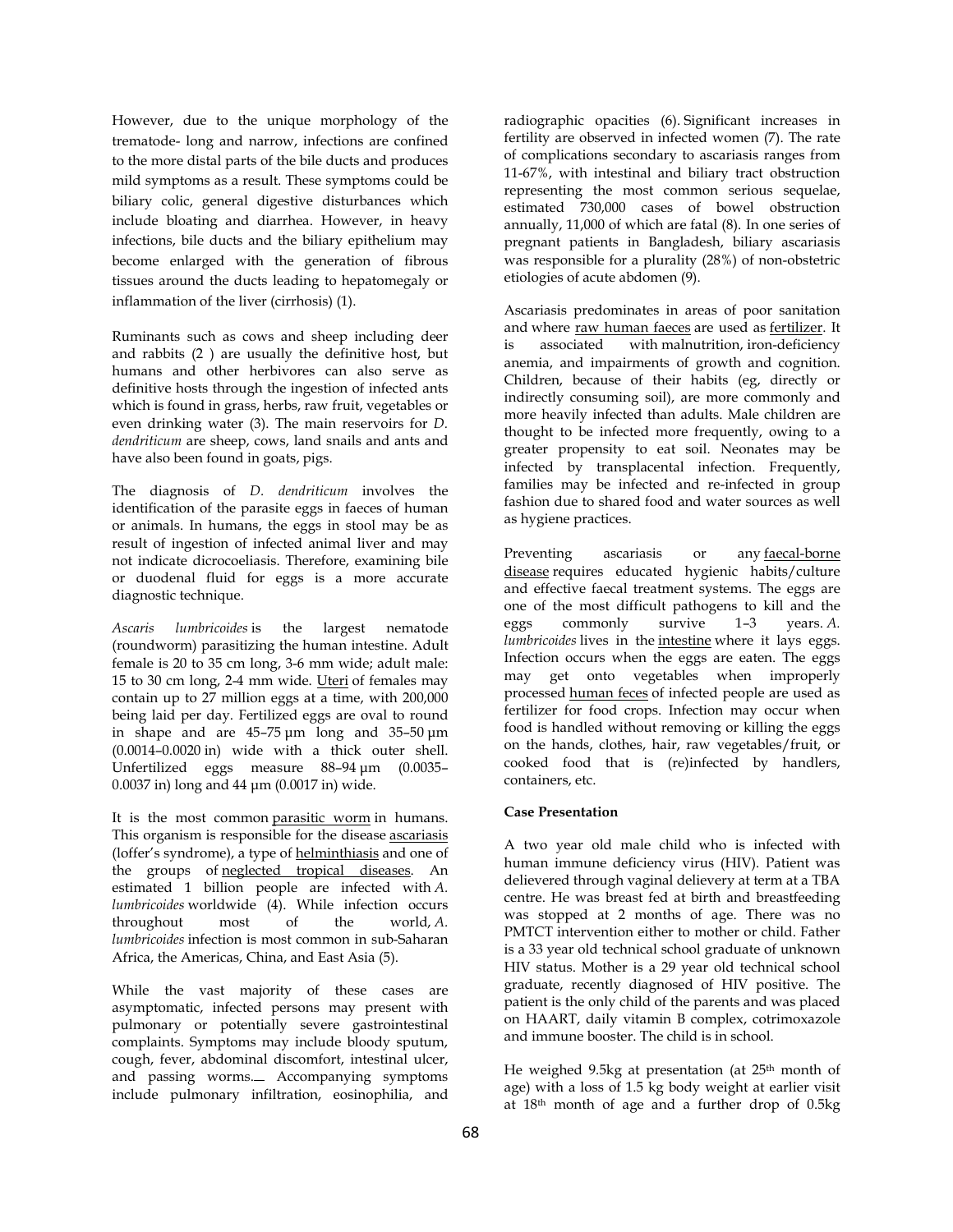weight at the next clinic visit three months from date of presentation. Body temperature was normal at 36.5oC, pulse was 128 beats per minute, while respiration was 30 breaths/min. Height was 96 centimeters which increased steadily from time of registration at two months of birth (57cm). Body mass index was 10.3kg/m2 which falls below the fifth percentile indicating that the child is underweight. Head circumference also increased from 41cm at presentation to 48cm at 2 years. His CD4 count gradually improved from 961 to 1795 at 20th month of life then declined a little at presentation at 1542. The haemoglobin level, creatinine, Alanine aminotransferase, urea, glucose were at normal ranges. Viral load was undetectable throughout.

The 1.5kg loss in body weight was with poor appetite, cough and fever at 18th month of life. However, there was no parasitic investigation nor any parasitic treatment plan for the patient. The patient was reportedly not been given antiparasitic medicine by the parents and had been fed with cooked liver on several occasions.

The patient's stool was soft formed. Microscopic examination for ova and parasites revealed<br>many *Dicrocoelium dendriticum* and Ascaris many *Dicrocoelium dendriticum* and *Ascaris lumbricoides* **eggs.** The patient was placed on albendazole. After three months, the body weight of the patient improved drastically to 10.5 kg.



**Figure1: A: a wet mount slide of** *Dicrocoelium dendriticum* **egg in an unstained stool. B: fertile** *Ascaris* **egg in faeces; C: infertile**  *Ascaris* **egg.** 

# **DISCUSSION**

The clinical features of *A. lumbricoides* infection are variable between asymptomatic and symptomatic disease depending upon the parasitic burden. The symptomatic disease is largely restricted to individuals with a high worm load (5). The symptoms are related either to larval migration or to the adult worm intestinal stage. Pulmonary manifestations of ascariasis are due to the larval migration through the lungs. Heavy infection with *A. lumbricoides* is frequently manifested by abdominal discomfort, anorexia, nausea and diarrhoea. Heavily infected children suffer from protein malnutrition and vitamin A deficiency (10,11).

Infection of *Ascaris* begins with the ingestion of embryonated (infective) eggs in faeces-contaminated soil or foodstuffs. Once ingested, eggs hatch, usually in the small intestine, releasing small larvae that penetrate the intestinal wall. Larvae migrate to the pulmonary vascular beds and then to the alveoli via the portal veins usually 1-2 weeks after infection, during which time they may cause pulmonary symptoms (e.g. cough, wheezing). The management of the majority of cases of uncomplicated ascariasis can be done successfully with antiparasitic drugs (12). Meanwhile, complicated cases of ascariasis can be managed by surgical intervention. In our case, albendazole treatment was instituted with a positive response.

Although previously identified in North America, Asia and Africa, most reports of human infection by *D dendriticum* originate in Europe and the Middle East, where the lancet fluke is a common parasite in sheep and cattle. In Nigeria, *D. dendriticum* infections have been reported in slaughtered- cattles in Bauchi (13). Most human cases represent spurious infections, reflecting the gastrointestinal passage of parasite eggs by consumption of infected animal liver.

The caregiver of the child confirms recent ingestion of animal liver, several times that year. We suspect that he passed *Dicrocoelium* eggs in his stool after possibly inadvertent consumption of infected liver, in keeping with a pseudoparasitic infection. True human infection is acquired by ingesting the field ant, which can occur after drinking contaminated water, or eating salads or raw vegetables containing infected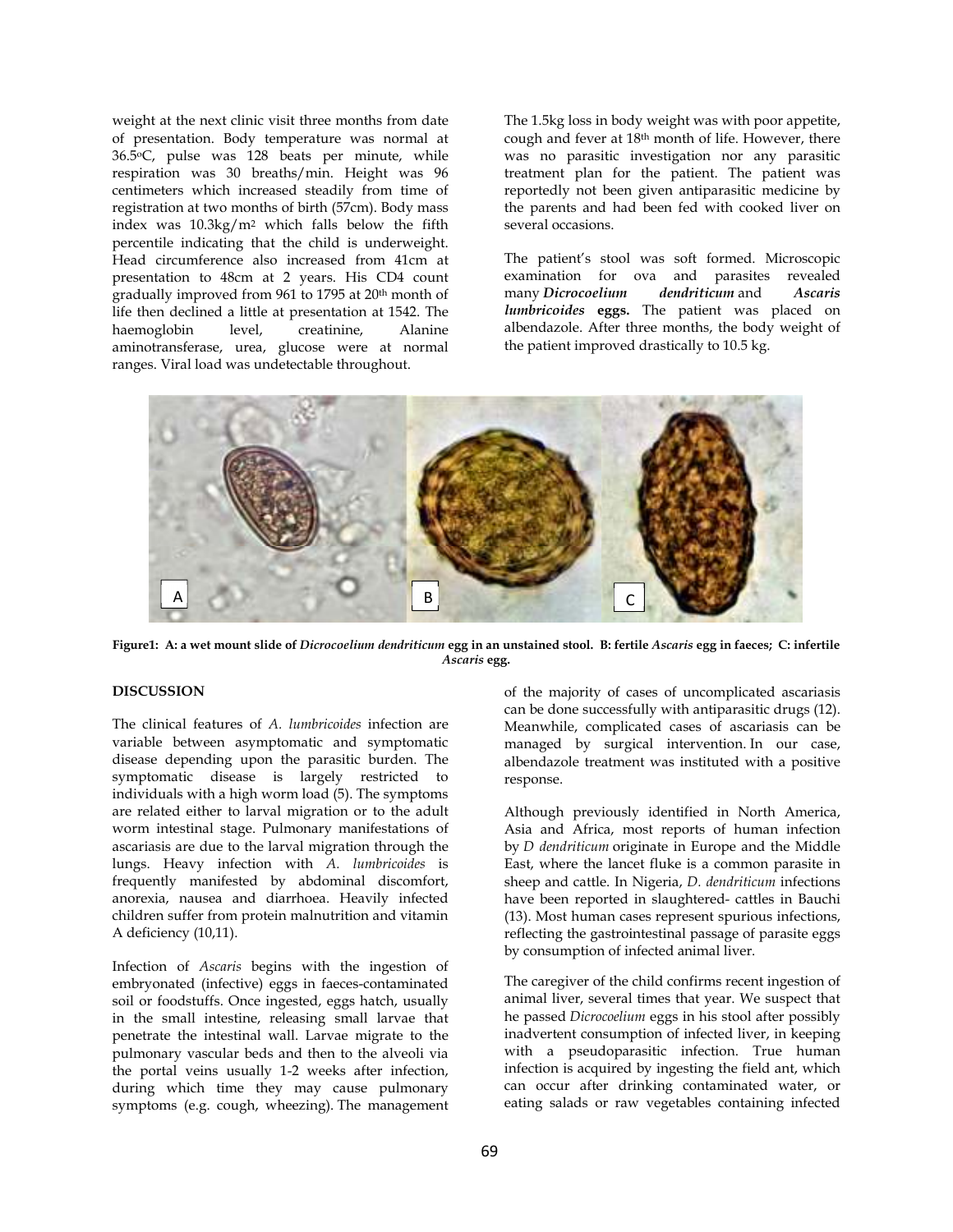ants. The present patient reported no history of recent ant ingestion.

Symptoms of true human infection may include constipation, chronic diarrhea, vomiting and abdominal pain (14,15) as well as hepatomegaly and peripheral eosinophilia (15,16); and these were not demonstrated by our patient.

Patients infected with HIV and *D. dendriticum* have been reported in the literature (17,18); there is no indication that our patient's immunosuppressive condition had any influence on his clinical presentation as shown by his undetectable HIV viral load and high CD4 T lymphocyte count. His condition improved after successful treatment with albendazole, indicating that his condition was largely related to parasitic infection. Generally, there is no

## **REFERENCES**

- 1. Cengiz ZT, Yilmaz H, Dulger AC, Cicek M (2010). Human infection with Dicrocoelium dendriticum in Turkey. *Annals of Saudi Medicine*. 30 (2): 159–61.
- 2. Burger NC, Nesvadba J, Nesvadba Z, Busato A, Gottstein B (2006). The incidence of *Dicrocoelium dendriticum* in Emmental. *Berl Munch Tierarztl Wochenschr*; 119:324–9.
- 3. Haridy FM, Morsy TA, Ibrahim BB, Abdel-Aziz A (2003). A preliminary study on dicrocoeliasis in Egypt, with a general review. *J Egypt Soc Parasitol*; 33:85–96.
- 4. *Parasites Ascariasis". U.S. Centers for Disease control and Prevention. March 2016.*
- 5. Dold C, Holland CV (2011). Ascaris and ascariasis. *Microbes and Infection*, 13:632–637.
- 6. Löffler, W (1956). Transient Lung Infiltrations with Blood Eosinophilia. *International Archives of Allergy*  and Applied Immunology.  $8(1-2)$ : 9. doi:10.1159/000228268. PMID 13331628.
- 7. Blackwell, A. D.; Tamayo, M. A.; Beheim, B.; Trumble, B. C.; Stieglitz, J.; Hooper, P. L.; Martin, M.; Kaplan, H.; Gurven, M. (2015). Helminth infection, fecundity, and age of first pregnancy in women*. Science*. 350 (6263): 970. doi:10.1126/science.aac7902

need to initiate antiparasitic treatment in patients who pass *Dicrocoelium* eggs after ingesting contaminated liver, but we decided to treat the present patient with albendazole and confirm the absence of eggs in the stool, because of co-infection with *A. lumbricoides* as well as his immunosuppressive condition and the concern about his age and interference with physiologic development.

## **Conclusion**

The present report underlines the importance of screening the stool of patients especially children with low body weight for age for underlying, often unsuspected parasitic infections, particularly HIV/AIDS patients whose HIV treatment plan might be of priority to the physician.

- 8. Mishra PK, Agrawai A, Joshi M, Sanghvi B, Shah H, Pareikar SV( 2008). Intestinal Obstruction in children due to Ascariasis: a tertiary health centre experience. *Afr Paediatr Surg* ; 5(2): 65-70.
- 9. Haque M, Kamal F, Chowdhury S, Uzzaman A, Aziz I (2014). Non obstetric causes and presentation of acute Abdomen among the pregnant women. *J Family Reprod Health*; 8(3):117-22.
- 10. Stephenson LS, Latham MC, Ottesen EA (2000). Malnutrition and parasitic helminth infections. *Parasitology*, 121(Suppl.):S23–S38.
- 11. Crompton DW, Nesheim MC (2002). Nutritional impact of intestinal helminthiasis during the human life cycle. *Annual Review of Nutrition*, 22:35–59.
- 12. Keiser J, Utzinger J (2008). Efficacy of current drugs against soil-transmitted helminth infections: systematic review and metaanalysis. *Journal of the American Medical Association*; 299:1937–1948.
- 13. Karshima NS, Bata SI, Bobbo AA, Habila A (2016). Prevalence and risk factors of *Dicrocoelium dendriticum* and *Eurytrema pancreaticum* infections in slaughtered-cattles in Bauchi, Nigeria. *Nigerian Journal of parasitology*; 37 (2): 260-264.